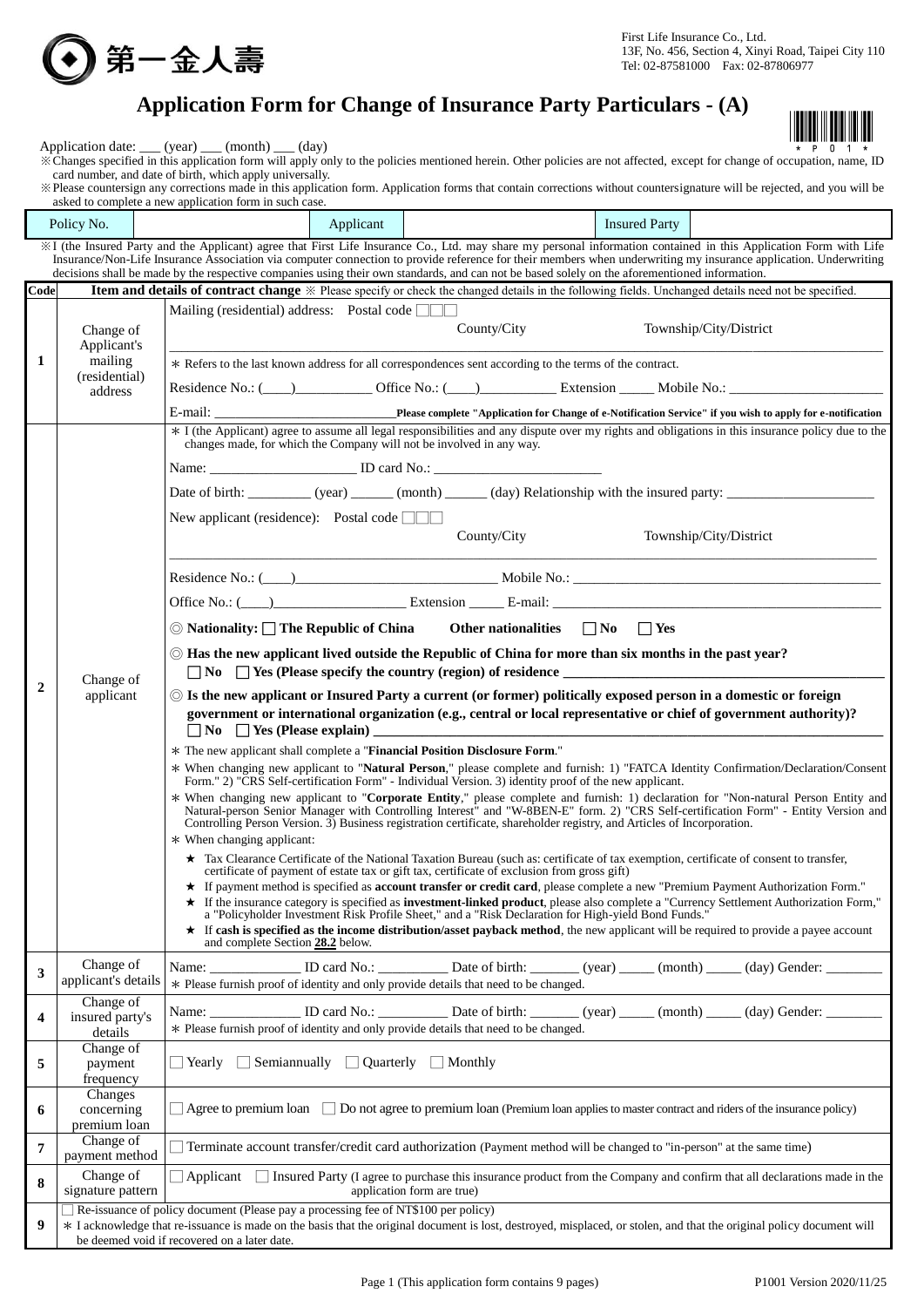

Policy No.:

| 28.1 Change method and percentage of income distribution/asset payback |                                                   |                                                                                                    |  |  |  |  |
|------------------------------------------------------------------------|---------------------------------------------------|----------------------------------------------------------------------------------------------------|--|--|--|--|
| Payment method                                                         | Distribution percentages<br>should add up to 100% | * Existing methods of income distribution/asset<br>payback will be canceled and superseded by this |  |  |  |  |
| Wire-transfer to applicant $\Box$ Check (does not apply to             | $\%$                                              | application                                                                                        |  |  |  |  |
| foreign currency policies)                                             |                                                   | * Distribution percentage must be at least 5%, and                                                 |  |  |  |  |
| (Please choose wire transfer or check)                                 |                                                   | add to $100\%$                                                                                     |  |  |  |  |
| Credit into monetary account of the same currency and                  | $\%$                                              | im ≫ If "Wire-transfer to applicant" is checked, please                                            |  |  |  |  |
| contract                                                               |                                                   | also complete Section 28.2 - "Payee account No."                                                   |  |  |  |  |
| 28.2 Designation of payee account: Account name:                       |                                                   | (Use English account name for foreign currency policy)                                             |  |  |  |  |
| Bank:<br>(Bank)                                                        | (Branch)                                          | Account No.:                                                                                       |  |  |  |  |

### **10.** Change of beneficiary:

※ The existing beneficiary will be superseded by the party specified in this application. If there are two or more beneficiaries, please specify the order or percentage by which benefits are to be paid. Benefits will be distributed evenly among beneficiaries if order and percentage are not specified.

※ If the Applicant is a bank, the Applicant shall be the beneficiary up to the amount of loans granted. In this case, the change of beneficiary will apply only if balances remain after death benefits have been taken to repay outstanding loans.

※ Please provide reasons if the beneficiary is neither a direct relative nor spouse of the insured party.

※ When changing beneficiary to "Corporate Entity," please furnish declarations for identities of the corporate entity and "Non-natural Person Entity/Natural-person Senior Manager with Controlling Interest."

**※ Please provide address and contact number for the death beneficiary; if the Applicant does not agree to provide this information and leaves blank instead, notifications will be sent using the Applicant's last known mailing (residential) address and contact number.**

| <b>Category</b>                     | <b>Name</b>                                                                                                                                                                                                                         | ID card No.                                                                            | Date of birth | Relationship |                                                                                                                                                                       | <b>Payment instructions</b>                                                                                                                                                                                                                                                                                                                                                                                                                                                                                                 |  |
|-------------------------------------|-------------------------------------------------------------------------------------------------------------------------------------------------------------------------------------------------------------------------------------|----------------------------------------------------------------------------------------|---------------|--------------|-----------------------------------------------------------------------------------------------------------------------------------------------------------------------|-----------------------------------------------------------------------------------------------------------------------------------------------------------------------------------------------------------------------------------------------------------------------------------------------------------------------------------------------------------------------------------------------------------------------------------------------------------------------------------------------------------------------------|--|
|                                     |                                                                                                                                                                                                                                     |                                                                                        |               |              |                                                                                                                                                                       | Order Percentage _______ %                                                                                                                                                                                                                                                                                                                                                                                                                                                                                                  |  |
|                                     | Nationality: $\Box$ The Republic of China Other nationalities $\Box$ No $\Box$ Yes Name of nationality:                                                                                                                             |                                                                                        |               |              |                                                                                                                                                                       |                                                                                                                                                                                                                                                                                                                                                                                                                                                                                                                             |  |
|                                     | Same as Applicant's last known mailing (residential) address specified in the contract                                                                                                                                              | Same as Applicant's last known contact<br>number specified in the contract<br>TEL:     |               |              |                                                                                                                                                                       |                                                                                                                                                                                                                                                                                                                                                                                                                                                                                                                             |  |
|                                     |                                                                                                                                                                                                                                     |                                                                                        |               |              |                                                                                                                                                                       | Order Percentage<br>$\%$                                                                                                                                                                                                                                                                                                                                                                                                                                                                                                    |  |
| Death benefit                       |                                                                                                                                                                                                                                     |                                                                                        |               |              |                                                                                                                                                                       |                                                                                                                                                                                                                                                                                                                                                                                                                                                                                                                             |  |
|                                     |                                                                                                                                                                                                                                     | Same as Applicant's last known mailing (residential) address specified in the contract |               |              |                                                                                                                                                                       | Same as Applicant's last known contact<br>number specified in the contract                                                                                                                                                                                                                                                                                                                                                                                                                                                  |  |
|                                     |                                                                                                                                                                                                                                     |                                                                                        |               |              |                                                                                                                                                                       | $\begin{tabular}{ c c c } \hline \multicolumn{3}{ c }{\textbf{TEL:}\hspace{1.5cm}} \multicolumn{3}{ c }{\textbf{\textcolor{blue}{\bf -} \textcolor{blue}{\bf -} \textcolor{blue}{\bf -} \textcolor{blue}{\bf -} \textcolor{blue}{\bf -} \textcolor{blue}{\bf -} \textcolor{blue}{\bf -} \textcolor{blue}{\bf -} \textcolor{blue}{\bf -} \textcolor{blue}{\bf -} \textcolor{blue}{\bf -} \textcolor{blue}{\bf -} \textcolor{blue}{\bf -} \textcolor{blue}{\bf -} \textcolor{blue}{\bf -} \textcolor{blue}{\bf -} \textcolor$ |  |
|                                     |                                                                                                                                                                                                                                     |                                                                                        |               |              |                                                                                                                                                                       | Order Percentage _______%                                                                                                                                                                                                                                                                                                                                                                                                                                                                                                   |  |
|                                     | Nationality: $\Box$ The Republic of China Other nationalities $\Box$ No $\Box$ Yes Name of nationality:                                                                                                                             |                                                                                        |               |              |                                                                                                                                                                       |                                                                                                                                                                                                                                                                                                                                                                                                                                                                                                                             |  |
|                                     |                                                                                                                                                                                                                                     | Same as Applicant's last known mailing (residential) address specified in the contract |               |              |                                                                                                                                                                       | Same as Applicant's last known contact<br>number specified in the contract                                                                                                                                                                                                                                                                                                                                                                                                                                                  |  |
|                                     | Address: <u>Address</u> and the contract of the contract of the contract of the contract of the contract of the contract of the contract of the contract of the contract of the contract of the contract of the contract of the con |                                                                                        |               |              |                                                                                                                                                                       |                                                                                                                                                                                                                                                                                                                                                                                                                                                                                                                             |  |
|                                     |                                                                                                                                                                                                                                     |                                                                                        |               |              |                                                                                                                                                                       | Order ________ Percentage ______<br>$\%$                                                                                                                                                                                                                                                                                                                                                                                                                                                                                    |  |
| Beneficiaries of                    | Nationality: $\Box$ The Republic of China Other nationalities $\Box$ No $\Box$ Yes Name of nationality:                                                                                                                             |                                                                                        |               |              |                                                                                                                                                                       |                                                                                                                                                                                                                                                                                                                                                                                                                                                                                                                             |  |
| death benefit<br>endorsement        | Address:                                                                                                                                                                                                                            | Same as Applicant's last known mailing (residential) address specified in the contract |               |              | $\begin{tabular}{c} TEL: \begin{tabular}{@{}c@{}} \quad \quad & \quad \quad & \quad \quad \\ \quad & \quad \quad & \quad \quad \\ \hline \end{tabular} \end{tabular}$ | Same as Applicant's last known contact<br>number specified in the contract                                                                                                                                                                                                                                                                                                                                                                                                                                                  |  |
| Maturity/birthday                   |                                                                                                                                                                                                                                     |                                                                                        |               |              |                                                                                                                                                                       | Order _______________ Percentage _________%                                                                                                                                                                                                                                                                                                                                                                                                                                                                                 |  |
| benefit                             | Nationality: $\Box$ The Republic of China                                                                                                                                                                                           |                                                                                        |               |              |                                                                                                                                                                       |                                                                                                                                                                                                                                                                                                                                                                                                                                                                                                                             |  |
|                                     |                                                                                                                                                                                                                                     |                                                                                        |               |              | $Order$ $\qquad$                                                                                                                                                      | Percentage<br>$\%$                                                                                                                                                                                                                                                                                                                                                                                                                                                                                                          |  |
| $\Box$ Survival benefit             |                                                                                                                                                                                                                                     |                                                                                        |               |              |                                                                                                                                                                       |                                                                                                                                                                                                                                                                                                                                                                                                                                                                                                                             |  |
| Please also specify payment method: | Nationality: $\Box$ The Republic of China Other nationalities $\Box$ No $\Box$ Yes Name of nationality:                                                                                                                             |                                                                                        |               |              |                                                                                                                                                                       |                                                                                                                                                                                                                                                                                                                                                                                                                                                                                                                             |  |
|                                     | □ Check (Does not apply to foreign currency policies) □ Payee account name: (Use English account name for foreign currency policy)                                                                                                  |                                                                                        |               |              |                                                                                                                                                                       |                                                                                                                                                                                                                                                                                                                                                                                                                                                                                                                             |  |
|                                     |                                                                                                                                                                                                                                     |                                                                                        |               |              |                                                                                                                                                                       |                                                                                                                                                                                                                                                                                                                                                                                                                                                                                                                             |  |
|                                     | $\Box$ No claim benefit (The beneficiary is the Insured Party)                                                                                                                                                                      |                                                                                        |               |              |                                                                                                                                                                       |                                                                                                                                                                                                                                                                                                                                                                                                                                                                                                                             |  |
| $\vert$ Check                       |                                                                                                                                                                                                                                     | Wire-transfer to insured party: (Use English account name for foreign currency policy) |               |              |                                                                                                                                                                       |                                                                                                                                                                                                                                                                                                                                                                                                                                                                                                                             |  |
|                                     |                                                                                                                                                                                                                                     | Bank: (Bank) (Bank) (Branch) Account No.:                                              |               |              |                                                                                                                                                                       |                                                                                                                                                                                                                                                                                                                                                                                                                                                                                                                             |  |
|                                     | Others: (Specify details of the changes made in this field if no appropriate option is given)                                                                                                                                       |                                                                                        |               |              |                                                                                                                                                                       |                                                                                                                                                                                                                                                                                                                                                                                                                                                                                                                             |  |
|                                     | Method of delivery for change completion notice:                                                                                                                                                                                    |                                                                                        |               |              |                                                                                                                                                                       |                                                                                                                                                                                                                                                                                                                                                                                                                                                                                                                             |  |
|                                     | To Applicant's mailing (residential) address  LIn-person courier delivery, to Applicant's mailing (residential) address if unspecified                                                                                              |                                                                                        |               |              |                                                                                                                                                                       |                                                                                                                                                                                                                                                                                                                                                                                                                                                                                                                             |  |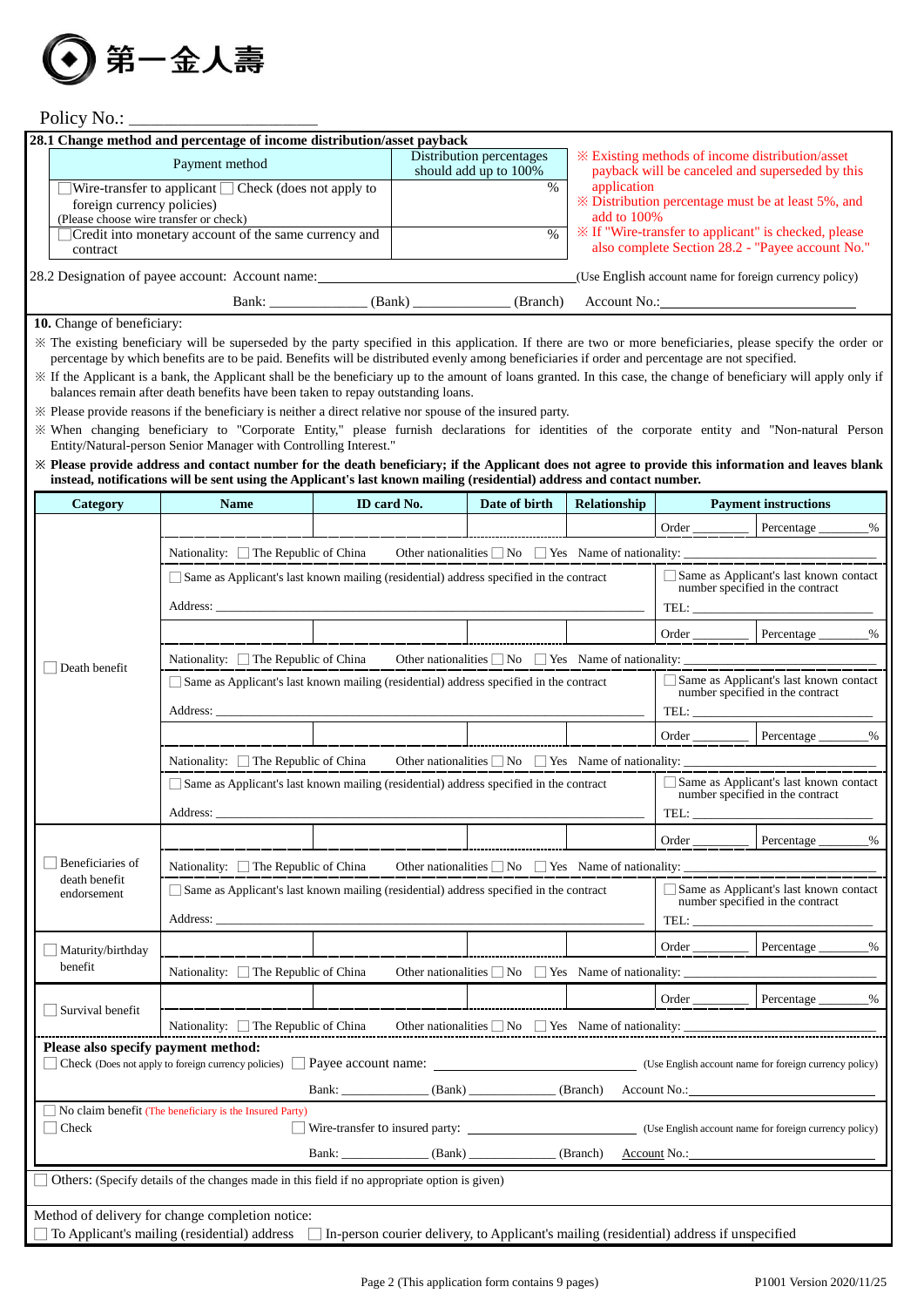

# Policy No.: \_\_\_\_\_\_\_\_\_\_\_\_\_\_\_\_\_\_\_\_\_\_\_\_\_\_\_

|                                                                                                                      | information on this matter. |                             | The Applicant/Insured Party has comprehended Personal Information Collection, Processing and Usage Notice, and has obtained necessary                                                                                                                                                                                                                                                                                                                                                                                                                                               |                                                                                                                            |
|----------------------------------------------------------------------------------------------------------------------|-----------------------------|-----------------------------|-------------------------------------------------------------------------------------------------------------------------------------------------------------------------------------------------------------------------------------------------------------------------------------------------------------------------------------------------------------------------------------------------------------------------------------------------------------------------------------------------------------------------------------------------------------------------------------|----------------------------------------------------------------------------------------------------------------------------|
|                                                                                                                      |                             |                             | Applicant's signature/seal: Insured Party's signature/seal: 1999 [19] Insured Party's signature/seal:                                                                                                                                                                                                                                                                                                                                                                                                                                                                               | Legal representative's signature:                                                                                          |
|                                                                                                                      |                             |                             | Applicant's ID card No.: Contact number:                                                                                                                                                                                                                                                                                                                                                                                                                                                                                                                                            | Please make sure to specify Applicant's contact<br>number, which the Company will use for phone<br>interview if necessary. |
| Submitting unit and unit ID:<br>Acceptance by submitting unit:<br>Seal of insurance broker's<br>(agent's) signatory: |                             |                             | The submitter has verified the identities of the Applicant, the Insured Party, and representatives of any minors involved. The<br>submitter has also verified that the Applicant, the Insured Party, and representatives of any minors involved have signed<br>personally in the respective signature fields.<br>If the submitter has provided a mobile number, future notifications that meet First Life Insurance's SMS criteria will be sent<br>to this number.<br>Submitter's signature: _____________________;Registration No.: _______________; Mobile phone number: ________ |                                                                                                                            |
| Acceptance<br>by Head<br>Office                                                                                      |                             | Head<br>Office's<br>remarks | The Company agrees to effect the above changes from __________ (year) _______ (month) ______ (day) onwards.<br>From ____________ (year) ________ (month) _______ (day) onwards, premiums shall be paid ___________ at \$_______.                                                                                                                                                                                                                                                                                                                                                    |                                                                                                                            |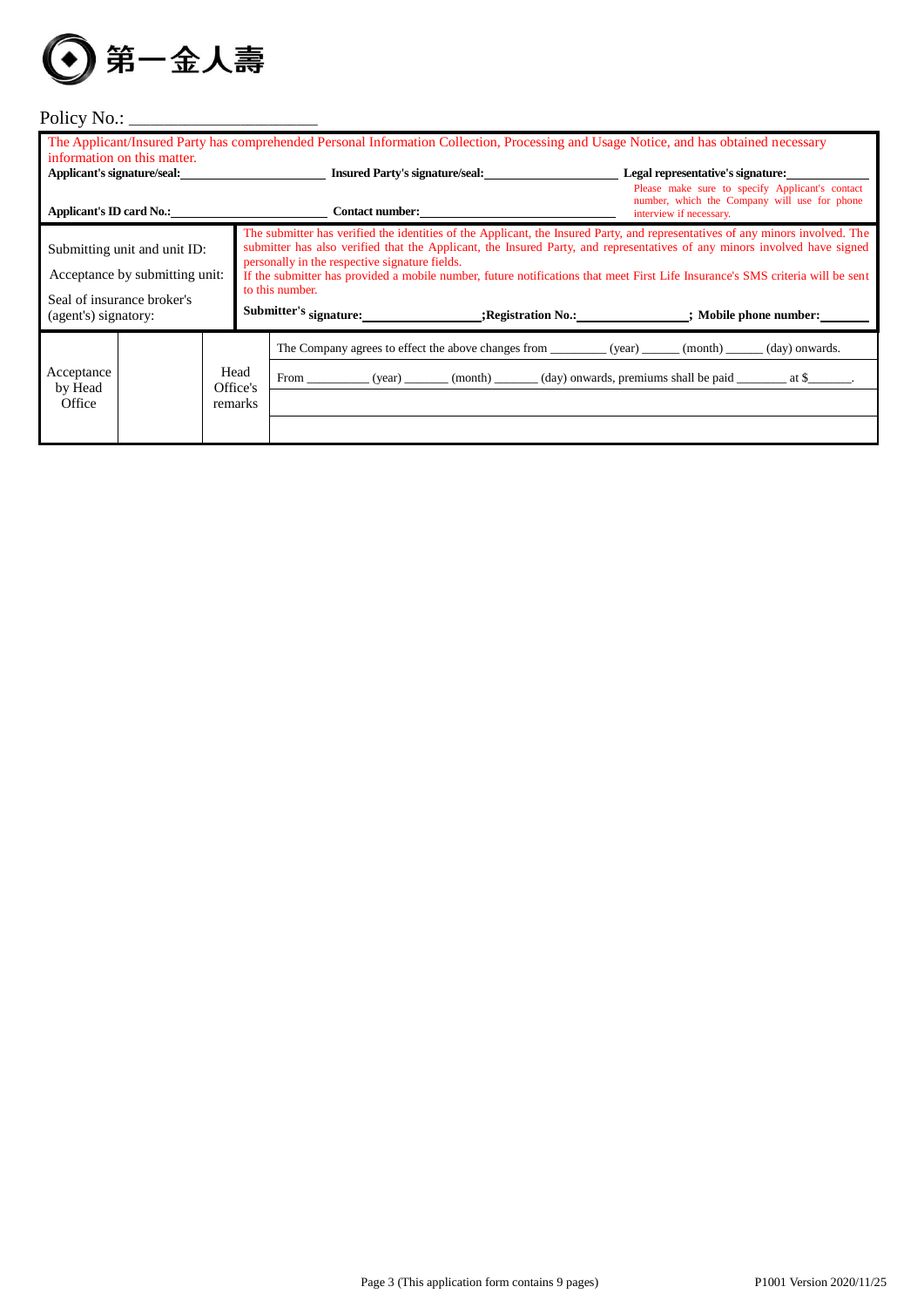

# **First Life Insurance Personal Information Collection, Processing and Usage Notice Version 202001**

First Life Insurance Co., Ltd. (hereinafter referred to as the "Company") hereby informs you of the following matters in accordance with Paragraph 2, Article 6 and Paragraph 1, Article 8 (Paragraph 1, Article 9 for personal data collected via indirect methods) of the Personal Data Protection Act (PDPA), for which you are advised to comprehend in details:

- I. Purpose for collecting information:
	- (I) Life insurance service (001).
	- (II) Other registered services or services specified in the Articles of Incorporation (181).
- II. Types of personal data collected:
	- (I) Name.
	- (II) Date of birth and ID card number.
	- (III) Address, phone number, and contact information.
	- **(IV) History of illness, medical treatment, and health examination.**
	- (V) Others, as stated in the appropriate insurance application, service application, or contract.
- III. Sources of personal data (where personal data is not provided by the undersigned but collected indirectly).
	- (I) Applicant.
		- (II) Legal representative or assistant of the undersigned.
		- (III) Medical institutions.
		- (IV) Third parties with which the Company conducts joint marketing, shares customer information, or cooperates in promotional activities, or those appointed for conducting the Company's various business operations.
- IV. Duration, recipients, territory, and methods of which personal data is used:
	- (I) Duration: Information will be kept for the period of time required by law or for the period of time needed to perform service.
		- (II) Recipients: The Company, The Life Insurance Association of The Republic of China, The Non-Life Insurance Association of The Republic of China, Taiwan Insurance Institute, Taiwan Insurance Guaranty Fund, Financial Ombudsman Institution, Joint Credit Information Center, National Credit Card Center, Insurance Anti-fraud Institute, Taiwan Clearing House, Financial Information Service Co., Ltd., outsourcees, companies that the Company has reinsurance relationship with, and government agencies or financial supervisory agencies of appropriate authority.
		- (III) Territory: Territories of the aforementioned recipients.
	- (IV) Methods: Information will be used in methods that comply with laws.
- V. Pursuant to Article 3 of the PDPA, you may exercise the following rights over your personal data held by the Company:
	- (I) Rights you may exercise with the Company:
		- 1. Inquire, review, or obtain duplicate copies of your personal data.
		- 2. Supplement or correct personal data.
		- 3. Demand the Company to stop collecting, processing, or utilizing personal data and demand to delete such data.
- Methods for exercising your rights: In writing, e-mail, or fax.
- VI. Impacts on your rights and interests if you refuse to provide personal data:

If you are unable to provide the personal information requested, the Company may delay or become unable to review and process your application, and ultimately result in the rejection or postponement of your insurance coverage, or any services or payments relating to your insurance coverage.

## **Note: The Company is obligated to notify you of the above whether or not you have signed. Absence of signature does not affect the enforceability of the above notice.**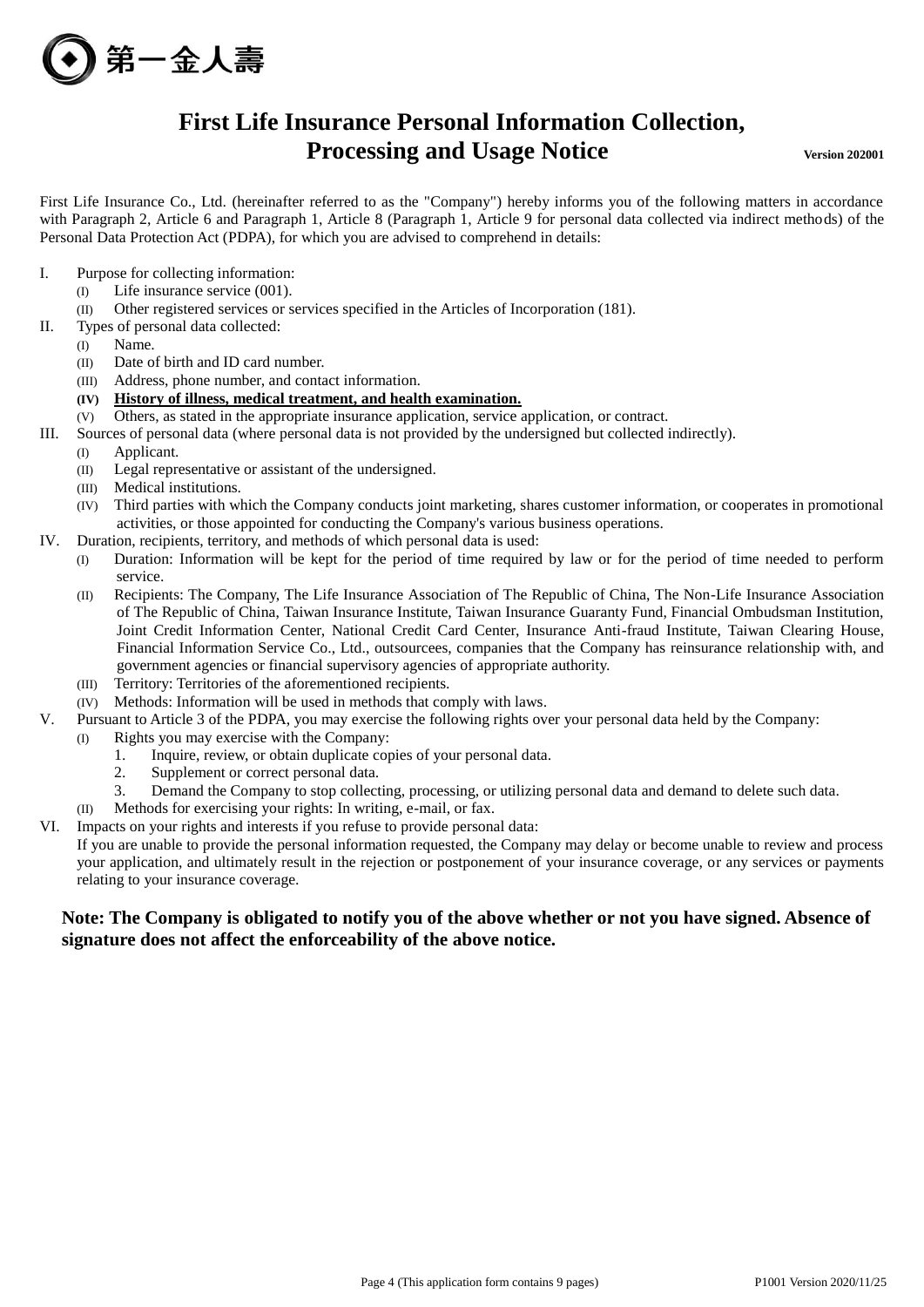



- **1. Only required if there is a change of Applicant.**
- **2. For corporate entity, please complete "W-8BEN-E" form instead.**

## **FATCA Identity Confirmation/Declaration Form - For Individual Policyholder**

| Policy No.:                                                                                                                                                                                                                                                                                                                                                                                                                                                                                                                                                                                                                                                                                                                                                                                                                                                                                                                                                                                                                                                                                                                                                                                                                                                                                                                                                                                                                                                                                                                                                                                                                            | Name: |                                                    | ID card No.:                                                                                                                                                                                                                                                                                                                                                                                                                                                                                                                             |  |  |  |  |  |
|----------------------------------------------------------------------------------------------------------------------------------------------------------------------------------------------------------------------------------------------------------------------------------------------------------------------------------------------------------------------------------------------------------------------------------------------------------------------------------------------------------------------------------------------------------------------------------------------------------------------------------------------------------------------------------------------------------------------------------------------------------------------------------------------------------------------------------------------------------------------------------------------------------------------------------------------------------------------------------------------------------------------------------------------------------------------------------------------------------------------------------------------------------------------------------------------------------------------------------------------------------------------------------------------------------------------------------------------------------------------------------------------------------------------------------------------------------------------------------------------------------------------------------------------------------------------------------------------------------------------------------------|-------|----------------------------------------------------|------------------------------------------------------------------------------------------------------------------------------------------------------------------------------------------------------------------------------------------------------------------------------------------------------------------------------------------------------------------------------------------------------------------------------------------------------------------------------------------------------------------------------------------|--|--|--|--|--|
|                                                                                                                                                                                                                                                                                                                                                                                                                                                                                                                                                                                                                                                                                                                                                                                                                                                                                                                                                                                                                                                                                                                                                                                                                                                                                                                                                                                                                                                                                                                                                                                                                                        |       |                                                    |                                                                                                                                                                                                                                                                                                                                                                                                                                                                                                                                          |  |  |  |  |  |
| Declaration of the undersigned's FATCA identity; please select one of the following                                                                                                                                                                                                                                                                                                                                                                                                                                                                                                                                                                                                                                                                                                                                                                                                                                                                                                                                                                                                                                                                                                                                                                                                                                                                                                                                                                                                                                                                                                                                                    |       |                                                    |                                                                                                                                                                                                                                                                                                                                                                                                                                                                                                                                          |  |  |  |  |  |
| I am a U.S. taxpayer. I have thoroughly comprehended<br>the following consent form and understood its<br>implications, and agree to be bound by terms stated<br>within (please also complete a W-9 form)                                                                                                                                                                                                                                                                                                                                                                                                                                                                                                                                                                                                                                                                                                                                                                                                                                                                                                                                                                                                                                                                                                                                                                                                                                                                                                                                                                                                                               |       | year before last $\times$ 1/6) is $\ge$ 183 days]. | U.S. taxpayer: A U.S. citizen, a holder of U.S. Permanent<br>Resident Card (Green Card), or a U.S. resident for tax<br>purpose having passed the substantial presence test [refers to<br>someone who works/resides/studies in the U.S. having stayed<br>within the U.S. for $\geq 31$ days in the current year, and that<br>(the number of days stayed in the U.S. in the current year $\times 1$<br>+ the number of days stayed within the U.S. in the previous<br>year $\times$ 1/3 + the number of days stayed within the U.S. in the |  |  |  |  |  |
| I am not a U.S. taxpayer                                                                                                                                                                                                                                                                                                                                                                                                                                                                                                                                                                                                                                                                                                                                                                                                                                                                                                                                                                                                                                                                                                                                                                                                                                                                                                                                                                                                                                                                                                                                                                                                               |       |                                                    |                                                                                                                                                                                                                                                                                                                                                                                                                                                                                                                                          |  |  |  |  |  |
| [FATCA Reporting Consent] (Applicable only to parties who are bound to report)<br>1. I have examined all information contained in this form to the best of my ability, and declare that information provided in relevant<br>documents of this contract to be correct, free of errors, and complete to my knowledge. I agree to be held legally liable for any<br>intentional deception or misrepresentation of information in the documents furnished.<br>2. I shall commit to notify First Life Insurance Co., Ltd. (referred to as First Life Insurance below) any changes in the information<br>provided at least 30 days in advance and furnish relevant documentary proof.<br>3. Without violating laws of the Republic of China, I agree for First Life Insurance to report my personal information (such as name,<br>address, U.S. tax ID number etc.) obtained through business dealing and details of my insurance contract with First Life Insurance<br>(such as policy number, policy/account value or balance etc.) to the authority of the Republic of China or to the U.S. tax authority for<br>compliance with U.S. tax laws. (Applicable only to parties who are bound to report)<br>4. For compliance with the authority of the Republic of China or the U.S. tax authority, I agree that First Life Insurance may use my<br>information for fulfillment of various obligations under applicable laws.<br>5. I have comprehended the notes on U.S. FATCA and personal data, and agree to comply accordingly.                                                                                                          |       |                                                    |                                                                                                                                                                                                                                                                                                                                                                                                                                                                                                                                          |  |  |  |  |  |
| Signature of the undersigned: _________________________________; TEL: ___________                                                                                                                                                                                                                                                                                                                                                                                                                                                                                                                                                                                                                                                                                                                                                                                                                                                                                                                                                                                                                                                                                                                                                                                                                                                                                                                                                                                                                                                                                                                                                      |       |                                                    |                                                                                                                                                                                                                                                                                                                                                                                                                                                                                                                                          |  |  |  |  |  |
|                                                                                                                                                                                                                                                                                                                                                                                                                                                                                                                                                                                                                                                                                                                                                                                                                                                                                                                                                                                                                                                                                                                                                                                                                                                                                                                                                                                                                                                                                                                                                                                                                                        |       |                                                    |                                                                                                                                                                                                                                                                                                                                                                                                                                                                                                                                          |  |  |  |  |  |
| Legal representative's signature: _______________________; __________ (year) _____ (month) _____ (day)<br><b>Notes on U.S. FATCA and Personal Data</b><br>It is necessary for First Life Insurance Co., Ltd. (referred to as First Life Insurance below) to collect, process, and make use of your<br>personal data for compliance with the U.S. Foreign Account Tax Compliance Act (FATCA). Details concerning the purposes, categories,<br>sources, duration, territories, recipients, and methods of which personal data is used; your rights under Article 3 of the Personal Data<br>Protection Act and methods for exercising such rights; impacts on your interests if you refuse to provide personal data; and indirect<br>sources of your personal data are explained below:<br>Purpose for collecting information:<br>For compliance with FATCA, under which information of insurance policies that involve U.S. citizens or tax residents may have to be<br>disclosed to the U.S. government or authorities of the Republic of China.<br>Personal data collected:                                                                                                                                                                                                                                                                                                                                                                                                                                                                                                                                                            |       |                                                    |                                                                                                                                                                                                                                                                                                                                                                                                                                                                                                                                          |  |  |  |  |  |
| Name, ID card number, nationality, gender, date of birth, address and contact methods, tax ID number (generally the U.S. Social Security<br>Number; SSN), investment relationship between individual shareholders and corporate customers, policy cash value, and all transaction<br>information of insurance contracts maintained at First Life Insurance.<br>Sources of personal data (where personal data is not provided by the undersigned but collected indirectly)<br>The Applicant and legal representatives and assistants of all parties involved<br>Duration, recipients, territory, and methods of which personal data is used:<br>(I) Duration: Personal data will be retained for the duration required by domestic or foreign laws, for the entire duration needed to<br>perform service, for the period of time required by the respective contracts, or for the period of time needed to serve the<br>collection purpose (whichever the longest).<br>(II) Recipients: First Life Insurance (including outsourcees that First Life Insurance has commissioned to perform services), First<br>Financial Holding Co., Ltd., authorities empowered by domestic or foreign laws, financial supervisory authorities, or tax<br>authorities (including U.S. Department of Treasury and Internal Revenue Service).<br>Territories of the aforementioned recipients.<br>(III) Territory:<br>(IV) Methods: Information will be used in both automated and non-automated means in ways that comply with Personal Data Protection<br>Act and related regulations.<br>Rights over personal data and methods for exercising rights: |       |                                                    |                                                                                                                                                                                                                                                                                                                                                                                                                                                                                                                                          |  |  |  |  |  |
| You have the right to make inquiries, reviews, duplicate copies, supplements and corrections with respect to your personal data collected,<br>processed and used by the Company, as well as the right to stop First Life Insurance from collecting, processing or making use of<br>personal data, and have them deleted from the Company's database, at any time by issuing instructions in writing, e-mail, fax, or digital<br>document.<br>Impacts on your rights and interests if you refuse to provide personal data:                                                                                                                                                                                                                                                                                                                                                                                                                                                                                                                                                                                                                                                                                                                                                                                                                                                                                                                                                                                                                                                                                                              |       |                                                    |                                                                                                                                                                                                                                                                                                                                                                                                                                                                                                                                          |  |  |  |  |  |

If you do not provide personal data, First Life Insurance will be bound by FATCA to list you as a "Recalcitrant Account," and if no consent or adequate data is obtained from you after a reasonable period of time, First Life Insurance may take any actions deemed necessary within the confines of law to ensure compliance with FATCA.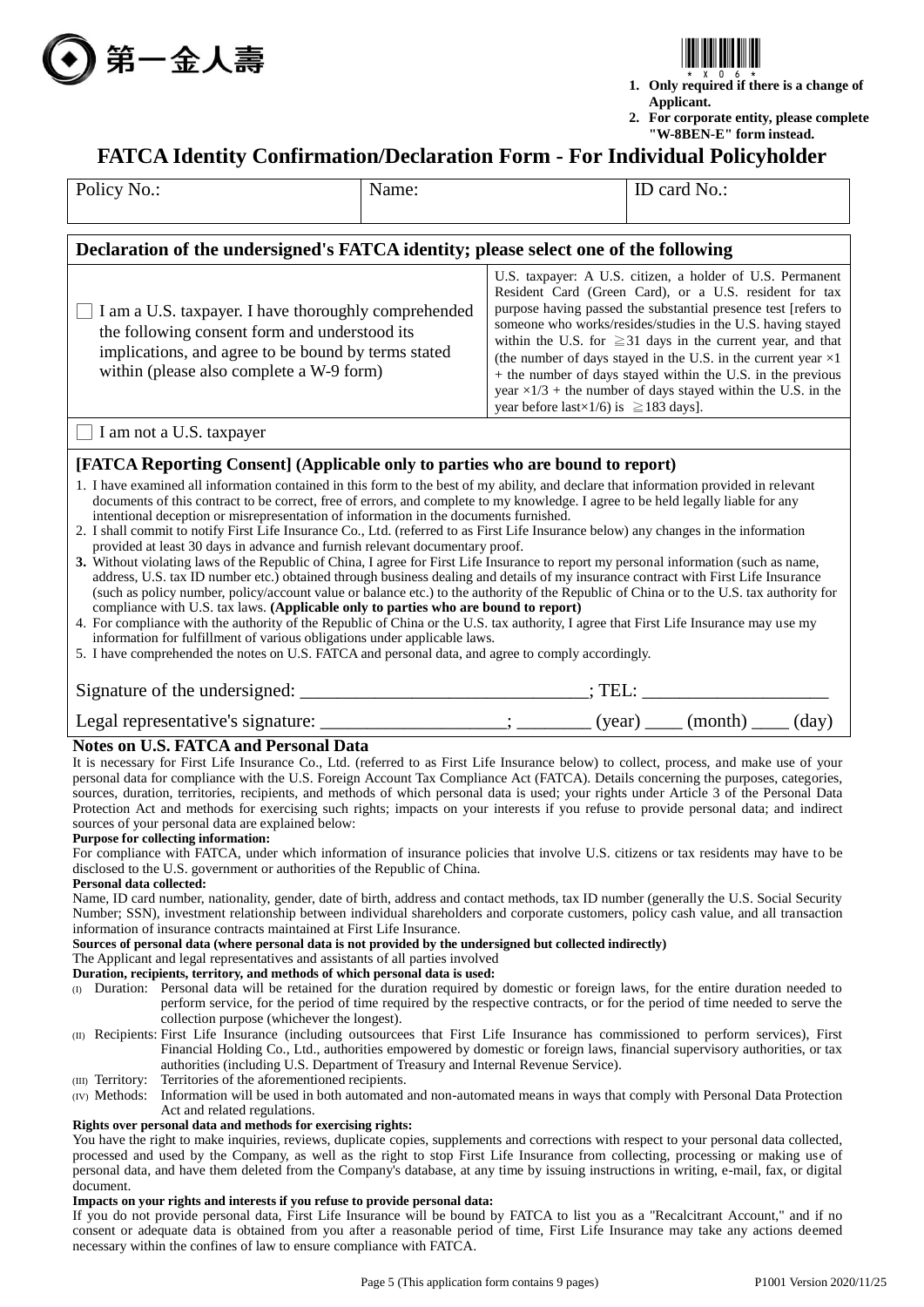

- **1. Only required if there is a change of Applicant.**
- **2. For corporate entity, please use the Entity Version and Controlling Person Version instead.**



# **CRS Self-certification Form**

## **Individual customer (Insurance Applicant, Beneficiary)**

#### **Legal Basis for Obtaining Self-certification**

- 1. The Company is bound by "Regulations Governing the Implementation of the Common Standard on Reporting and Due Diligence for Financial Institutions" (CRS) to perform due diligence review for the exchange of information on tax matters. After completing due diligence review, the Company is bound to report tax-related information of tax residents to the tax authority of the reportable country.
- 2. The Company is required to obtain and retain account holder's self-certification documents in order to determine the account holder's tax residency country/region. The Company shall also review the rationality of self-certification documents based on other information obtained in relation to the account.
- 3. Please refer to the regulation for details on terminology used throughout this form (such as tax ID number, controller etc.)
- ※ Please be informed that this document does not construe a taxation or legal advice; furthermore, the Company is unable to provide you opinions on tax or legal affairs. If you have any tax or legal queries regarding this document, please consult a professional of taxation, legal, and/or other relevant expertise.

|              | 並人詩<br>旡                                                                                                                                                                                                                                                                                                                                                                                                                                                                                                                                                                                                                                                                                                                                                                                                                                                                      |               | Only required if there is a change of hyphetant.<br>2. For corporate entity, please use the Entity<br>Version and Controlling Person Version instead.                                                                           |                                     |  |  |  |  |
|--------------|-------------------------------------------------------------------------------------------------------------------------------------------------------------------------------------------------------------------------------------------------------------------------------------------------------------------------------------------------------------------------------------------------------------------------------------------------------------------------------------------------------------------------------------------------------------------------------------------------------------------------------------------------------------------------------------------------------------------------------------------------------------------------------------------------------------------------------------------------------------------------------|---------------|---------------------------------------------------------------------------------------------------------------------------------------------------------------------------------------------------------------------------------|-------------------------------------|--|--|--|--|
|              |                                                                                                                                                                                                                                                                                                                                                                                                                                                                                                                                                                                                                                                                                                                                                                                                                                                                               |               | <b>CRS Self-certification Form</b>                                                                                                                                                                                              |                                     |  |  |  |  |
|              |                                                                                                                                                                                                                                                                                                                                                                                                                                                                                                                                                                                                                                                                                                                                                                                                                                                                               |               | <b>Individual customer (Insurance Applicant, Beneficiary)</b>                                                                                                                                                                   |                                     |  |  |  |  |
|              | <b>Legal Basis for Obtaining Self-certification</b>                                                                                                                                                                                                                                                                                                                                                                                                                                                                                                                                                                                                                                                                                                                                                                                                                           |               |                                                                                                                                                                                                                                 |                                     |  |  |  |  |
|              | 1. The Company is bound by "Regulations Governing the Implementation of the Common Standard on Reporting and Due Diligence for Financial<br>Institutions" (CRS) to perform due diligence review for the exchange of information on tax matters. After completing due diligence review, the<br>Company is bound to report tax-related information of tax residents to the tax authority of the reportable country.                                                                                                                                                                                                                                                                                                                                                                                                                                                             |               |                                                                                                                                                                                                                                 |                                     |  |  |  |  |
|              | 2. The Company is required to obtain and retain account holder's self-certification documents in order to determine the account holder's tax residency<br>country/region. The Company shall also review the rationality of self-certification documents based on other information obtained in relation to the<br>account.                                                                                                                                                                                                                                                                                                                                                                                                                                                                                                                                                    |               |                                                                                                                                                                                                                                 |                                     |  |  |  |  |
|              | 3. Please refer to the regulation for details on terminology used throughout this form (such as tax ID number, controller etc.)<br>» Please be informed that this document does not construe a taxation or legal advice; furthermore, the Company is unable to provide you opinions on<br>tax or legal affairs. If you have any tax or legal queries regarding this document, please consult a professional of taxation, legal, and/or other relevant<br>expertise.<br>※ Terminology:<br>Reportable country: Refers to a country or region announced by the Ministry of Finance that has existing arrangement with the Republic of China to exchange information for tax purposes or to engage in automatic exchange of<br>Participating country: Refers to a country or region that participates in the automatic exchange of financial account information according to the |               |                                                                                                                                                                                                                                 |                                     |  |  |  |  |
|              | Common Reporting Standard published by Organization for Economic Cooperation and Development.<br>I. Account holder's profile                                                                                                                                                                                                                                                                                                                                                                                                                                                                                                                                                                                                                                                                                                                                                  |               | the control of the control of the control of the control of the control of the control of                                                                                                                                       |                                     |  |  |  |  |
| $\mathbf{1}$ |                                                                                                                                                                                                                                                                                                                                                                                                                                                                                                                                                                                                                                                                                                                                                                                                                                                                               |               |                                                                                                                                                                                                                                 |                                     |  |  |  |  |
|              |                                                                                                                                                                                                                                                                                                                                                                                                                                                                                                                                                                                                                                                                                                                                                                                                                                                                               |               |                                                                                                                                                                                                                                 |                                     |  |  |  |  |
| 2            |                                                                                                                                                                                                                                                                                                                                                                                                                                                                                                                                                                                                                                                                                                                                                                                                                                                                               |               |                                                                                                                                                                                                                                 |                                     |  |  |  |  |
| 3            | Current residential address (do not use P.O. box or company address)                                                                                                                                                                                                                                                                                                                                                                                                                                                                                                                                                                                                                                                                                                                                                                                                          |               |                                                                                                                                                                                                                                 |                                     |  |  |  |  |
|              |                                                                                                                                                                                                                                                                                                                                                                                                                                                                                                                                                                                                                                                                                                                                                                                                                                                                               |               |                                                                                                                                                                                                                                 |                                     |  |  |  |  |
| 4            | Residing country or region that the account holder is a tax resident of, and tax ID number:                                                                                                                                                                                                                                                                                                                                                                                                                                                                                                                                                                                                                                                                                                                                                                                   |               |                                                                                                                                                                                                                                 |                                     |  |  |  |  |
|              | Tax resident of the Republic of China: $\Box$ Yes                                                                                                                                                                                                                                                                                                                                                                                                                                                                                                                                                                                                                                                                                                                                                                                                                             | $\vert$   No  |                                                                                                                                                                                                                                 |                                     |  |  |  |  |
|              | Tax residency in any country other than the Republic of China or the U.S.: $\Box$ No $\Box$ Yes; please complete the following form.                                                                                                                                                                                                                                                                                                                                                                                                                                                                                                                                                                                                                                                                                                                                          |               |                                                                                                                                                                                                                                 |                                     |  |  |  |  |
|              | Residing country or region that<br>you are a tax resident of                                                                                                                                                                                                                                                                                                                                                                                                                                                                                                                                                                                                                                                                                                                                                                                                                  | Tax ID number | Specify reason A, B or C if tax ID<br>number can not be provided                                                                                                                                                                | Provide explanation for<br>reason B |  |  |  |  |
|              | 1                                                                                                                                                                                                                                                                                                                                                                                                                                                                                                                                                                                                                                                                                                                                                                                                                                                                             |               |                                                                                                                                                                                                                                 |                                     |  |  |  |  |
|              | 2                                                                                                                                                                                                                                                                                                                                                                                                                                                                                                                                                                                                                                                                                                                                                                                                                                                                             |               |                                                                                                                                                                                                                                 |                                     |  |  |  |  |
|              | 3                                                                                                                                                                                                                                                                                                                                                                                                                                                                                                                                                                                                                                                                                                                                                                                                                                                                             |               |                                                                                                                                                                                                                                 |                                     |  |  |  |  |
|              | 4                                                                                                                                                                                                                                                                                                                                                                                                                                                                                                                                                                                                                                                                                                                                                                                                                                                                             |               |                                                                                                                                                                                                                                 |                                     |  |  |  |  |
|              |                                                                                                                                                                                                                                                                                                                                                                                                                                                                                                                                                                                                                                                                                                                                                                                                                                                                               |               |                                                                                                                                                                                                                                 |                                     |  |  |  |  |
|              | 5                                                                                                                                                                                                                                                                                                                                                                                                                                                                                                                                                                                                                                                                                                                                                                                                                                                                             |               |                                                                                                                                                                                                                                 |                                     |  |  |  |  |
|              | Reason A<br>Reason B<br>is selected.                                                                                                                                                                                                                                                                                                                                                                                                                                                                                                                                                                                                                                                                                                                                                                                                                                          |               | Account holder's residing country or region does not issue tax ID number for its residents<br>Account holder is unable to obtain tax ID number. Explain why the account holder is unable to obtain tax ID number if this reason |                                     |  |  |  |  |
|              | Reason C<br>holder to disclose tax ID number.                                                                                                                                                                                                                                                                                                                                                                                                                                                                                                                                                                                                                                                                                                                                                                                                                                 |               | Account holder is not required to provide tax ID number. Authority of the residing country or region does not require the account                                                                                               |                                     |  |  |  |  |
| 5            | Continuing from the above, please provide the following information "in English" for tax residency of other countries (not required if<br>information has already been provided in English in 1.-3.)                                                                                                                                                                                                                                                                                                                                                                                                                                                                                                                                                                                                                                                                          |               |                                                                                                                                                                                                                                 |                                     |  |  |  |  |
|              |                                                                                                                                                                                                                                                                                                                                                                                                                                                                                                                                                                                                                                                                                                                                                                                                                                                                               |               |                                                                                                                                                                                                                                 |                                     |  |  |  |  |
|              | Current country or region of residence:                                                                                                                                                                                                                                                                                                                                                                                                                                                                                                                                                                                                                                                                                                                                                                                                                                       |               |                                                                                                                                                                                                                                 |                                     |  |  |  |  |
|              |                                                                                                                                                                                                                                                                                                                                                                                                                                                                                                                                                                                                                                                                                                                                                                                                                                                                               |               |                                                                                                                                                                                                                                 |                                     |  |  |  |  |
|              | <b>II.</b> Declaration                                                                                                                                                                                                                                                                                                                                                                                                                                                                                                                                                                                                                                                                                                                                                                                                                                                        |               |                                                                                                                                                                                                                                 |                                     |  |  |  |  |
| (I)<br>(II)  | I certify that I am the holder of all accounts pertaining to this document.<br>In regards to account holder's profile, I acknowledge that information contained in this form, along with details of the account holder and accounts<br>that are subject to reporting, may be disclosed to the tax authority of The Republic of China and exchanged with the tax authority of account<br>holder's country/region of tax residency for tax purposes using intergovernmental protocol.                                                                                                                                                                                                                                                                                                                                                                                           |               |                                                                                                                                                                                                                                 |                                     |  |  |  |  |
|              | (III) I declare that all information provided and all statements made in this document are true and complete to my knowledge. I shall notify the<br>Company of any discrepant information held on record, and commit to inform the Company within 30 days after any change of circumstance that<br>would alter the information contained in this document or render details incorrect. In which case, I shall also furnish a properly updated<br>self-certification.                                                                                                                                                                                                                                                                                                                                                                                                          |               |                                                                                                                                                                                                                                 |                                     |  |  |  |  |
|              | (IV) I declare that the above information is correct and up to date, and has been verified to match details of the self-certification.                                                                                                                                                                                                                                                                                                                                                                                                                                                                                                                                                                                                                                                                                                                                        |               |                                                                                                                                                                                                                                 |                                     |  |  |  |  |
|              |                                                                                                                                                                                                                                                                                                                                                                                                                                                                                                                                                                                                                                                                                                                                                                                                                                                                               |               |                                                                                                                                                                                                                                 |                                     |  |  |  |  |
|              |                                                                                                                                                                                                                                                                                                                                                                                                                                                                                                                                                                                                                                                                                                                                                                                                                                                                               |               |                                                                                                                                                                                                                                 |                                     |  |  |  |  |
|              | (Applicable if the undersigned is a minor and single, or has been declared under guardianship or mandatory assistance; in which case, a letter of<br>authorization will have to be furnished as proof)                                                                                                                                                                                                                                                                                                                                                                                                                                                                                                                                                                                                                                                                        |               |                                                                                                                                                                                                                                 |                                     |  |  |  |  |
|              | Date of signature: __________ (year) _______ (month) ______ (day)                                                                                                                                                                                                                                                                                                                                                                                                                                                                                                                                                                                                                                                                                                                                                                                                             |               |                                                                                                                                                                                                                                 |                                     |  |  |  |  |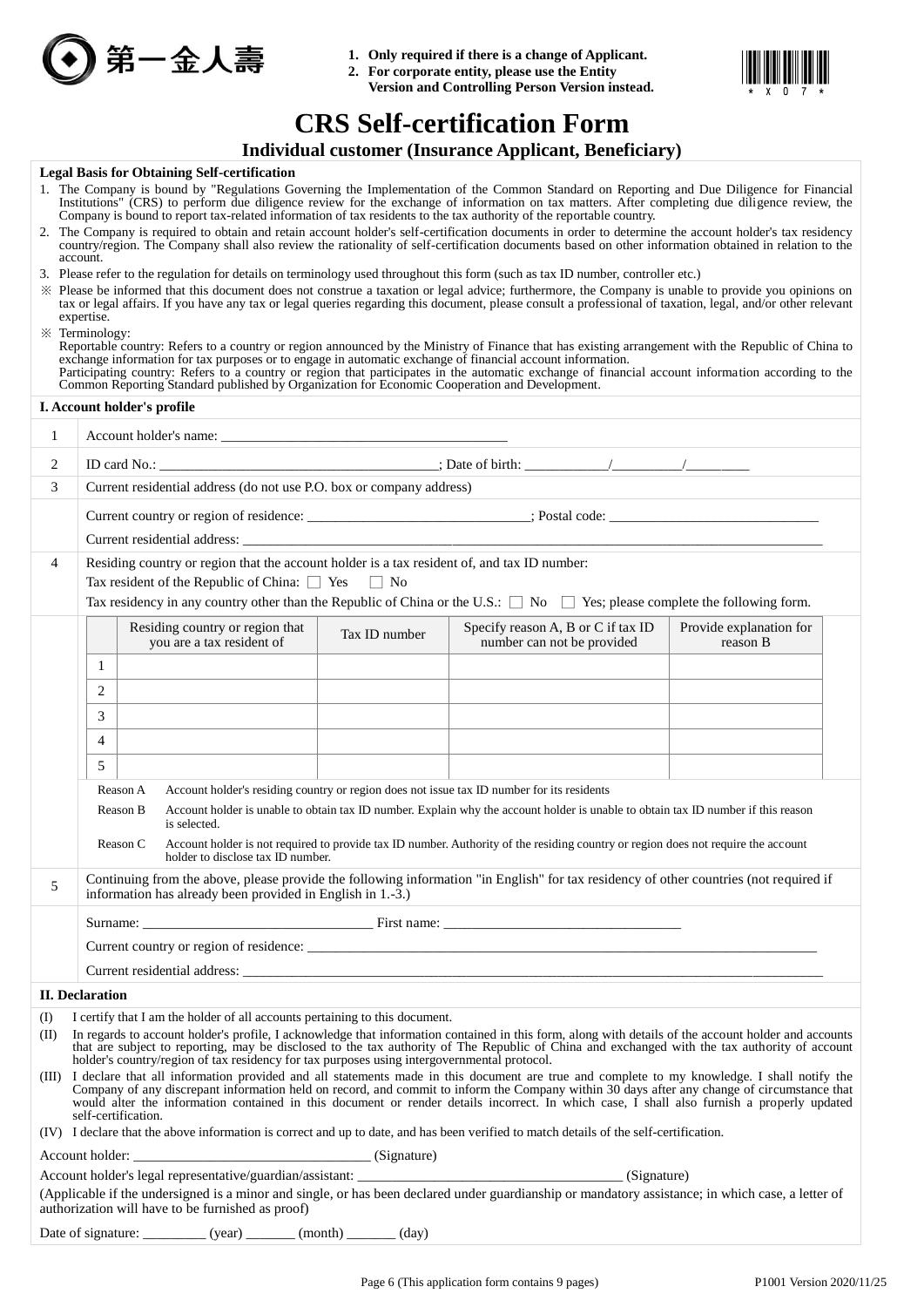# 第一金人壽<br>Financial Position Disclosure Form



## ◎ **Required if there is a change of Applicant**

|                      |                                                                      |                                                                                                                                                                                                                                                                                                                                                  |                                          |                                                                                                     | $\circledcirc$ required if there is a change of Applicant                                         |
|----------------------|----------------------------------------------------------------------|--------------------------------------------------------------------------------------------------------------------------------------------------------------------------------------------------------------------------------------------------------------------------------------------------------------------------------------------------|------------------------------------------|-----------------------------------------------------------------------------------------------------|---------------------------------------------------------------------------------------------------|
| Policy No.           |                                                                      | Applicant                                                                                                                                                                                                                                                                                                                                        |                                          | <b>Insured Party</b>                                                                                |                                                                                                   |
| 1.                   | Purpose and need of insurance:                                       | Protection □ Child education □ Retirement planning □ Housing loan □ Others ____________                                                                                                                                                                                                                                                          |                                          |                                                                                                     |                                                                                                   |
| 2.                   | recently (within three months) before this application?              | Did the Applicant, Insured Party, or any premium-paying stakeholder apply for loan, policy loan, or contract termination                                                                                                                                                                                                                         | $\Box$ No $\Box$ Yes                     |                                                                                                     |                                                                                                   |
|                      |                                                                      | * If "Yes," please select the applications made recently (within three months) from the following list:<br>$\Box$ Loan $\Box$ Policy loan $\Box$ Contract termination                                                                                                                                                                            |                                          |                                                                                                     |                                                                                                   |
| 3.                   | $\Box$ No $\Box$ Yes                                                 | Is premium payment sourced from surrender proceeds, policy loan, loan proceeds, or partially from borrowed capital?                                                                                                                                                                                                                              |                                          |                                                                                                     |                                                                                                   |
| 4.                   |                                                                      | Overview of Applicant's and Insured Party's employer:                                                                                                                                                                                                                                                                                            |                                          |                                                                                                     |                                                                                                   |
|                      |                                                                      | Applicant                                                                                                                                                                                                                                                                                                                                        |                                          |                                                                                                     | Insured Party (or spouse or parents thereof)                                                      |
| Company name         |                                                                      |                                                                                                                                                                                                                                                                                                                                                  |                                          |                                                                                                     |                                                                                                   |
|                      | <b>Business activities</b>                                           |                                                                                                                                                                                                                                                                                                                                                  |                                          |                                                                                                     |                                                                                                   |
| Job position/title   |                                                                      |                                                                                                                                                                                                                                                                                                                                                  |                                          |                                                                                                     |                                                                                                   |
| Nature of work       |                                                                      |                                                                                                                                                                                                                                                                                                                                                  |                                          |                                                                                                     |                                                                                                   |
|                      | Employment commencement time                                         | Joined since $\_\_\_$ (year) $\_\_\_$ (month) $\_\_\_$ (day)                                                                                                                                                                                                                                                                                     |                                          |                                                                                                     | Joined since ______ (year) _____ (month) _____ (day)                                              |
|                      | Whether a shareholder in the<br>employer and shares held             | $\Box$ No; $\Box$ Yes, shareholding _________________%                                                                                                                                                                                                                                                                                           |                                          |                                                                                                     | $\Box$ No; $\Box$ Yes, shareholding _________________%                                            |
| ⊚                    |                                                                      | If the Applicant or Insured Party is a shareholder/person-in-charge of the employer (or if the Applicant is a company/business), please<br>complete the following fields concerning revenues, pre-tax profit, total assets, and liabilities                                                                                                      |                                          |                                                                                                     |                                                                                                   |
|                      |                                                                      | Applicant                                                                                                                                                                                                                                                                                                                                        |                                          |                                                                                                     | <b>Insured Party</b>                                                                              |
|                      |                                                                      |                                                                                                                                                                                                                                                                                                                                                  |                                          |                                                                                                     |                                                                                                   |
|                      |                                                                      |                                                                                                                                                                                                                                                                                                                                                  |                                          |                                                                                                     | Pre-tax profit _______________ (in multiples of \$10,000)                                         |
|                      | Total assets/liabilities:                                            |                                                                                                                                                                                                                                                                                                                                                  |                                          |                                                                                                     | Total assets ______________ (in multiples of \$10,000)/                                           |
|                      |                                                                      |                                                                                                                                                                                                                                                                                                                                                  |                                          |                                                                                                     | Total liabilities _____________ (in multiples of \$10,000)                                        |
| 5.                   |                                                                      | <b>Financial position of the Applicant and Insured Party:</b>                                                                                                                                                                                                                                                                                    |                                          |                                                                                                     |                                                                                                   |
|                      |                                                                      | Applicant                                                                                                                                                                                                                                                                                                                                        |                                          |                                                                                                     | Insured Party (or spouse or parents thereof)                                                      |
| Annual               | Annual salary income<br>(including bonus)                            |                                                                                                                                                                                                                                                                                                                                                  | $(in$ multiples of \$10,000 $)$          |                                                                                                     | $(in$ multiples of \$10,000 $)$                                                                   |
| income               | Other income<br>(rent, interest etc.)                                |                                                                                                                                                                                                                                                                                                                                                  | $(in$ multiples of \$10,000 $)$          |                                                                                                     | $(in$ multiples of \$10,000 $)$                                                                   |
|                      | Movable assets: Time deposits,<br>demand deposits, shares, funds,    |                                                                                                                                                                                                                                                                                                                                                  | $(in$ multiples of \$10,000 $)$          |                                                                                                     | $(in$ multiples of \$10,000 $)$                                                                   |
| Assets               | and pledge of shares                                                 | Location: $\overline{\phantom{a}}$                                                                                                                                                                                                                                                                                                               |                                          | Location:                                                                                           |                                                                                                   |
|                      | Real estate properties owned                                         | Market value                                                                                                                                                                                                                                                                                                                                     | $\frac{1}{2}$ (in multiples of \$10,000) | Market value                                                                                        | (in multiples of \$10,000)                                                                        |
|                      |                                                                      | Salary from employment Pension                                                                                                                                                                                                                                                                                                                   |                                          |                                                                                                     | $\Box$ Salary from employment $\Box$ Pension                                                      |
|                      | Main source of income/capital                                        | $\Box$ Business income $\Box$ Inheritance or gift<br>$\Box$ Investment returns (rent/interest/gain)                                                                                                                                                                                                                                              |                                          | $\Box$ Business income $\Box$ Inheritance or gift<br>$\Box$ Investment returns (rent/interest/gain) |                                                                                                   |
|                      |                                                                      | $\Box$ Others                                                                                                                                                                                                                                                                                                                                    |                                          | $\Box$ Others $\Box$                                                                                |                                                                                                   |
|                      |                                                                      | $\Box$ Bank loan $\Box$ Credit card $\Box$ Check                                                                                                                                                                                                                                                                                                 |                                          | Bank loan Credit card Check                                                                         |                                                                                                   |
|                      |                                                                      | return/blacklisting □ Overdue collection                                                                                                                                                                                                                                                                                                         | Bad                                      |                                                                                                     | return/blacklisting □ Overdue collection □ Bad                                                    |
|                      | Loan category/total liabilities                                      | debt (including dishonored note) □ Negotiated debt<br>repayment Others Total amount                                                                                                                                                                                                                                                              |                                          |                                                                                                     | $\text{debt}$ (including dishonored note) $\Box$ Negotiated debt<br>repayment Others Total amount |
|                      |                                                                      |                                                                                                                                                                                                                                                                                                                                                  | $(in$ multiples of \$10,000)             |                                                                                                     | $(in$ multiples of \$10,000)                                                                      |
| 6.                   |                                                                      | Residence status of the Applicant and Insured Party:                                                                                                                                                                                                                                                                                             |                                          |                                                                                                     |                                                                                                   |
|                      |                                                                      | Applicant                                                                                                                                                                                                                                                                                                                                        |                                          | <b>Insured Party</b>                                                                                |                                                                                                   |
|                      | Self-owned                                                           | Rented Others _____; area _______ pings                                                                                                                                                                                                                                                                                                          |                                          |                                                                                                     | □ Self-owned □ Rented □ Others ______; area _____<br>pings                                        |
| Residence<br>status  | Location:<br>Whether mortgaged:                                      |                                                                                                                                                                                                                                                                                                                                                  | Location:<br>Whether mortgaged:          |                                                                                                     |                                                                                                   |
|                      |                                                                      | No Yes; amount mortgaged (in multiples of \$10,000)<br>No Yes; amount mortgaged (in multiples of \$10,000)                                                                                                                                                                                                                                       |                                          |                                                                                                     |                                                                                                   |
| 7.                   | for reference by the Company.                                        | Other information relevant to this insurance application may also be furnished along with this Disclosure Form                                                                                                                                                                                                                                   |                                          |                                                                                                     |                                                                                                   |
|                      |                                                                      |                                                                                                                                                                                                                                                                                                                                                  |                                          |                                                                                                     |                                                                                                   |
| <b>Declarations:</b> |                                                                      |                                                                                                                                                                                                                                                                                                                                                  |                                          |                                                                                                     |                                                                                                   |
|                      |                                                                      | I (including the Applicant and Insured Party; applies throughout the rest of this document) confirm that the information provided is complete and true to my knowledge,<br>and will be used to support the Company's review of my insurance application. I assure that the information presented above is free of omission and misstatement that |                                          |                                                                                                     |                                                                                                   |
|                      | would affect the Company's assessment and acceptance of this report. |                                                                                                                                                                                                                                                                                                                                                  |                                          |                                                                                                     |                                                                                                   |
|                      |                                                                      | Remarks: According to the "Personal Data Protection Act," First Life Insurance may not disclose my personal data to any unrelated third party.                                                                                                                                                                                                   |                                          |                                                                                                     |                                                                                                   |

Signature of the Insured Party: \_\_\_\_\_\_\_\_\_\_\_\_\_\_\_\_\_\_

Applicant's signature: \_\_\_\_\_\_\_\_\_\_\_\_\_\_\_\_\_\_\_\_\_\_\_\_\_ Legal representative's signature: \_\_\_\_\_\_\_\_\_\_\_\_\_\_\_\_\_\_

**If the Applicant or Insured Party is less than 20 years old, signature and consent from the legal representative would also be required.**

Signature of sales representative 1.\_\_\_\_\_\_\_\_\_\_\_\_\_2. \_\_\_\_\_\_\_\_\_\_\_\_\_ Completion date: \_\_\_\_\_\_\_ (year) \_\_\_\_ (month) \_\_\_\_ (day)

Page 7 (This application form contains 9 pages) P1001 Version 2020/11/25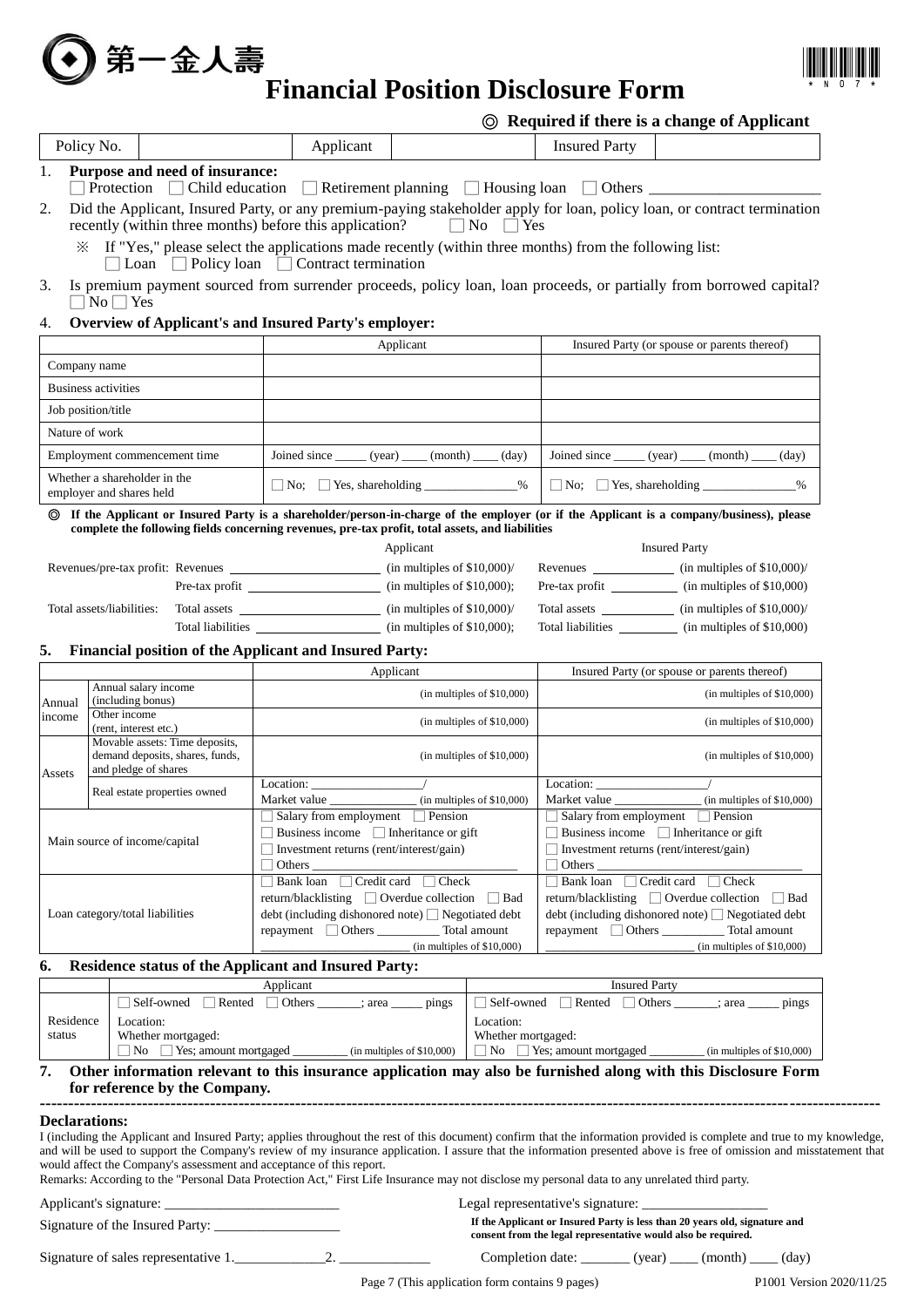



◎**Only required when changing Applicant of an investment-linked policy**

# **Risk Declaration for High-yield Bond Funds** Version 202004

Policy No.:

This risk declaration has been made in accordance with Paragraph 6, Article 17 of "Securities Investment Trust and Consulting Association Fund Offering, Sale, Subscription and Redemption Procedures" and Article 8 of "Guidelines on Payment of Channel Commission and Sales Conduct for Members and Selling Institutions."

- ※ Investor refers to the Applicant purchasing this insurance product. Since performance of the investment-linked product you are purchasing is linked to funds that predominantly invest in high-yield bonds, we advise that you comprehend the following risks that pertain specifically to high-yield bond funds before proceeding with the investment:
- I. Credit risk: High-yield bonds are either below investment grade or are unrated; therefore they are prone to risks of issuers' default and bankruptcy.
- II. Interest rate risk: Bond prices are affected by interest rate fluctuation; a rise in interest rate may cause bond prices to fall and bond holders to suffer losses; the same applies to high-yield bonds.
- III. Liquidity risk: High-yield bonds may lack liquidity due to absence of trading activities; in which case, investors may not be able to sell bonds at reasonable prices over the short term.
- IV. Investors are advised not to allocate an excessive weight of their portfolio in funds that feature a high-yield bond focus; investors who are unable to tolerate the risks involved are advised not to invest in high yield bond funds.
- V. For dividend-paying high yield bond funds, it is possible that dividends may be paid out of income or principal.

Any amount paid out of principal may reduce investors' initial investments. Dividends paid out of the funds invested may be subject to administrative charges.

VI. High-yield bond funds may invest in U.S. Rule 144A offerings (up to 30% of total assets for domestic funds; no restrictions apply for offshore funds); these bonds are privately placed in nature and may be prone to lack of liquidity, inadequate disclosure of financial information, and higher volatility caused by non-transparent price information.

-------------------------------------------------------------------------------------------------------------------- I (the Applicant), \_\_\_\_\_\_\_\_\_\_\_\_\_\_\_\_\_\_\_\_\_\_\_\_\_\_, hereby confirm having fully comprehended the above risks.

This declaration shall also apply to all my subsequent investments in funds of this category.

To

First Life Insurance Co., Ltd.

Applicant's signature:

| Legal representative's signature: |  |
|-----------------------------------|--|
|                                   |  |

Completion date:  $(year)$   $(month)$   $(day)$